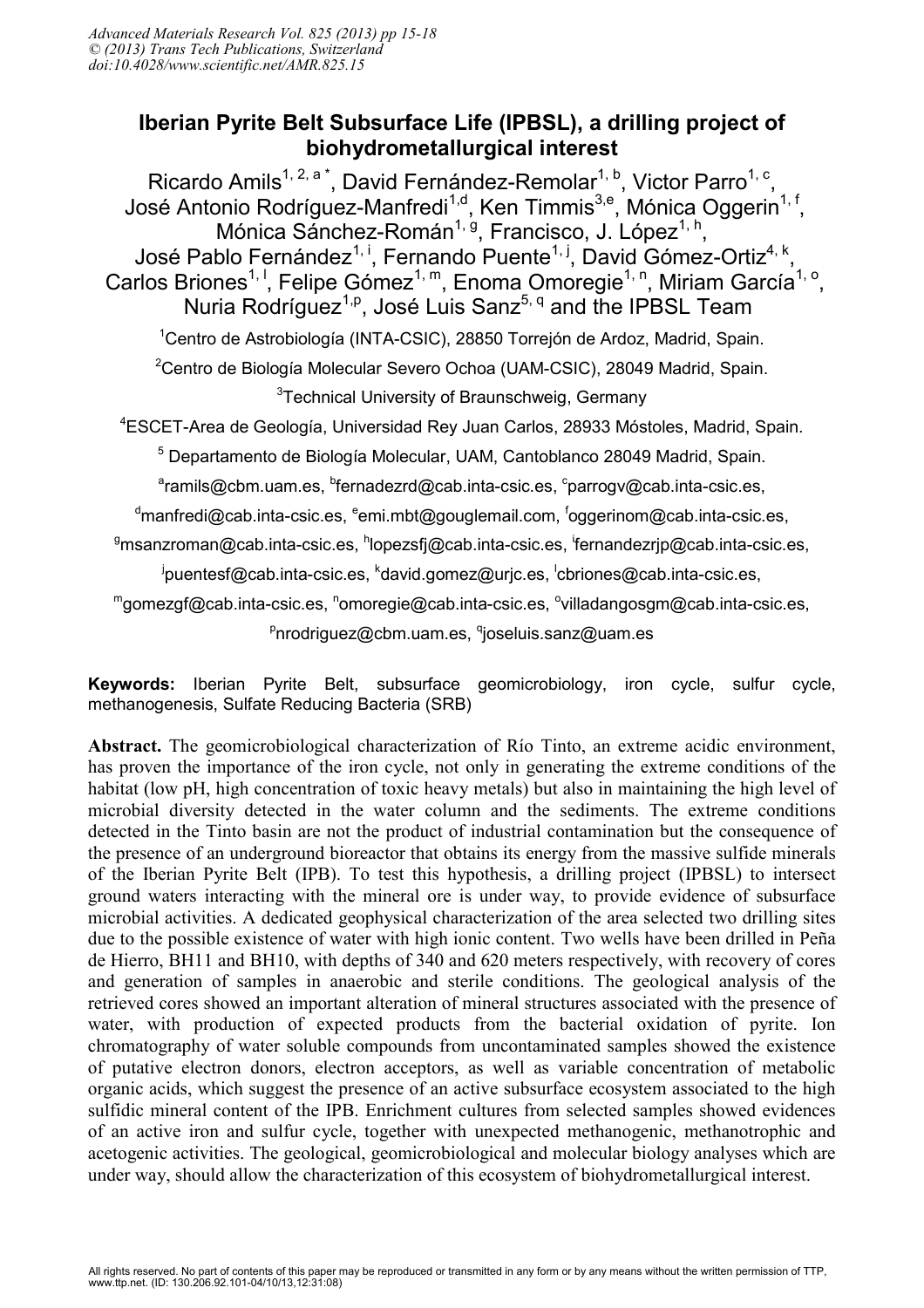### **Introduction**

Río Tinto is an unusual ecosystem due to its size, constant pH, high concentration of heavy metals and high level of microbial diversity [1]. Río Tinto rises in Peña de Hierro, in the core of the Iberian Pyrite Belt (IPB). The IPB is one of the largest massive sulfide deposits on Earth. One important characteristic of Río Tinto is the high concentration of ferric iron and sulfates present in its waters, products of the biooxidation of pyrite, the main mineral component of the IPB. The IPBSL project was designed to answer basic questions related with the subsurface geomicrobiology responsible of the extreme conditions detected in the Tinto basin (http://auditore.cab.inta-csic.es/ipbsl).

## **Methodology**

Boreholes were continuously cored by rotary diamond-bit drilling using a Boart-Longyear HQ wireline system producing 3 meters of 60 mm diameter cores. Well water was used as drilling fluid to lubricate the bit and return cuttings to the surface. Fluids were re-circulated. To detect potential contamination of the samples, sodium bromide (200 ppm) was added to the drilling fluid as a marker. Upon retrieval from the drilling rig, cores were divided into 60 cm length pieces, inspected for signs of alteration and stored in boxes for its permanent storage and curation in the Instituto Geológico Minero de España (IGME) lithoteque in Peñaroya. Selected cores were deposited in plastic bags, oxygen was displaced with  $N_2$ , sealed and transported to a field laboratory within 60 minutes. After drilling, boreholes were cased with PVC tubes with holes at different depths to allow water movement. Upon arrival at the field laboratory cores were placed in an anaerobic chamber  $(5\%$  H<sub>2</sub>,  $95\%$  N<sub>2</sub>), logged and photographed. Aseptic subsamples were obtained by splitting cores with an hydraulic core splitter and drilling out the central untouched portion with a rotary hammer with sterile bits, with strict temperature control  $(40^{\circ}$ C maximum). Rock leachates were produced by adding 5 ml sterile water to 0.5 g of powdered core subsamples and allowing them to stand overnight before filtration through pre-rinsed nylon 0.2 µm filters and analysed in a Advanced Compact Ion Chromatographer IC (Metrohm AG). XRD analysis was done with a Seifert 3003 T-T X-Ray difractometer. Elemental analysis was done by ICP-MS using a ELAN-6000 PE-Sciex instrument. Gases were analysed by gas chromatography using a Shirmadzu GC-8A equipped with a 2 m glass column packed with Poroàck Q. Samples for DNA extraction were kept at 4<sup>o</sup>C. Samples for RNA were mixed with 2.5 volumes of LifeGuard to preserve and increase the stability of the RNA molecules. Previous test in our lab have demonstrated that the addition of EDTA increases nucleic acids stability in this type of samples. It has been described that pyrite can induce RNA degradation in few hours. Since pyrite is the main component present in the IPB subsurface, 100 mM EDTA was added to the LifeGuard reagent. We also avoid freeze the samples to prevent cell lyses. Environmental DNA was extracted using the commercial MoBio DNA extraction kit from soil. Cloning into plasmid vectors, sequencing and phylogenetic studies were performed as previously described [2, 3]. Powder and chips from different core samples were directly analysed by Sandwich Microarray Immunoassay (SMI) as described elsewhere [3]. Culture independent detection of microorganisms was done by epifluorescent microscopy after staining samples with DAPI and hybridization with universal probes for Bacteria (EUB388) and Archaea (Arch915) using CARD-FISHS. Samples were fixed with 4% formaldehyde and stored at  $-20^{\circ}$ C in ethanol:PBS (1:1) until further processing. Fluorescence in situ hybridizations were done following the protocols described in [2]. Chemolithotrophic enrichment cultures were performed in a minimal Mackintosh medium [4], with the addition of ferrous iron or a sterile pyrite sample as electron donors. Anaerobic enrichments for denitrifying microorganisms were performed as described by Stevens and McKinley [5], for sulfate reducers according to González.-Toril et al. [2], and for methanogens according to Sanz et al. [6].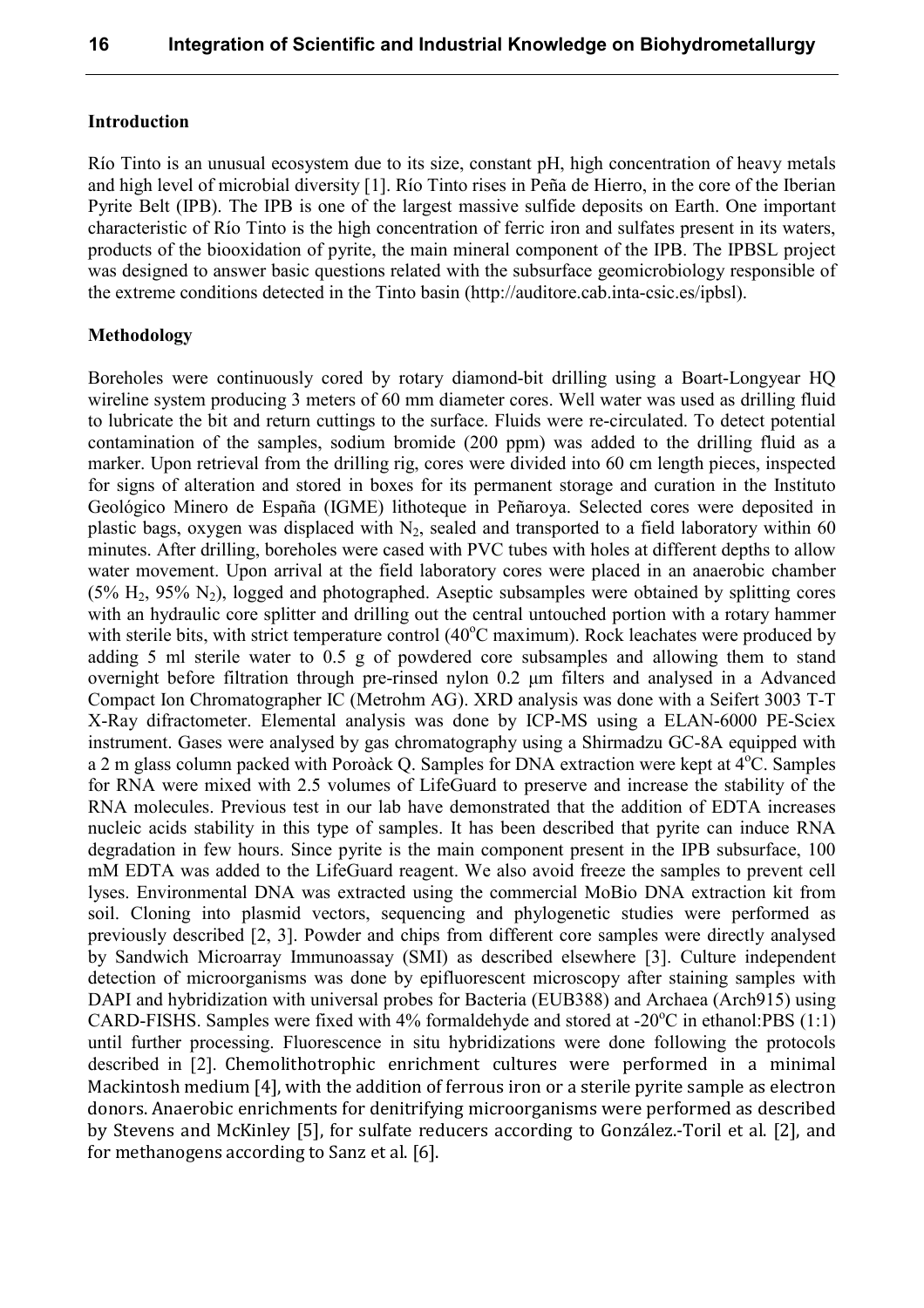# **Results**

Two distinctive geological activities were performed concerning the selection of the drilling sites. Firstly, a careful mapping and surface sampling for solid rocks and springs in the Peña de Hierro area was performed to evaluate all available geological information. Secondly, different geophysical procedures were applied to detect the most probable subsurface areas hosting microbial activity in deep regions of the basement (Transient Electromagnetic sounding and 1D resistivity logging). These measurements were followed by emplacing two different resistivity lines that allowed determining the structure and lithological distribution of the sites with high interest for drilling. From the analysis of the geophysical information it was decided to drill two wells, BH10 and BH11, with depths of 620 and 340 meters respectively.

In addition to the geological core login in the drilling site, selected samples were obtained for mineralogical (XRD), elemental analysis (ICP-MS), and stable isotopic and petrographic analysis. The mineralogical results showed the presence of pyrite and alteration products like hematite and magnesite in both boreholes. The elemental analysis of leachates from the solid samples showed the presence of iron and other metals at different depths in both boreholes, indicating an alteration of the metal sufides at specific positions along the boreholes. The stable isotopic analysis of pyrites showed important sulfur fractionation at different depths in samples from both boreholes, which is a clear indication of activity of sulphate reducing microorganisms at these depths, which have been corroborated by enrichment cultures (see below). Also carbon fractionation signals were obtained in samples from both boreholes, being also a clear biosignature of microbial activity at these depths.

Rock leachates were analysed by ion chromatography to determine the concentration of water soluble anions. The obtained results indicate the presence of reduced organic anions like acetate, formate and propionate and oxidized inorganic anions such as nitrate, nitrite and sulfate. The appearance of these compounds at different depths is a strong indication of biological activity along the boreholes. Total protein and sugar content was also detected at different depths, indicating the presence of extant or recent microbiological activity. Samples along the entire length of borehole BH10 were analysed with the immunosensor LDChip450, an antibody microarray containing 450 antibodies against microbial cells, environmental extracts, proteins, exopolysaccharides, etc. More than 40 core samples were analysed and plotted to compare the immunorpofiles at different depths. It was observed high biomarker detection at -392 m and around the interval between -500 and -550 m in borehole BH10. Positive Ag-Ab reactions were detected with specific antibodies against methanogenic archaea and SRB which agree with the results obtained with enrichment cultures (see below).  $H_2$ ,  $CO_2$  and  $CH_4$  have been detected in mineral samples from both boreholes.

DNA and RNA have been successfully extracted from different BH10 and BH11 samples. Most of them rendered positive PCR amplifications of the bacterial 16S rRNA gene.

During the drilling campaign samples from the two boreholes were collected (47 samples for BH10 and 21 for BH11) for fluorescence in situ hybridization. The results obtained so far showed positive hybridizations at different depths (-207, -352, -497 and -608 meters) for borehole BH10. The detected microorganisms were grouped in colonies attached to mineral particles, thus is unlikely that they might correspond to contamination, especially because all the selected samples had the background Br concentration (less than 0.5%). Further hybridization with specific probes selected or designed after identification of putative organisms using 16S rRNA gene sequences of the same samples is under development.

Anaerobic enrichment cultures have been prepared in the anaerobic chamber using mineral salts medium with the addition of different electron donors (ferrous iron, pyrite, thiosulfate, H<sub>2</sub>, acetate, mixture of organic acids) and electron acceptors (ferric iron, sulfate, nitrate,  $CO<sub>2</sub>$ , arsenate). The